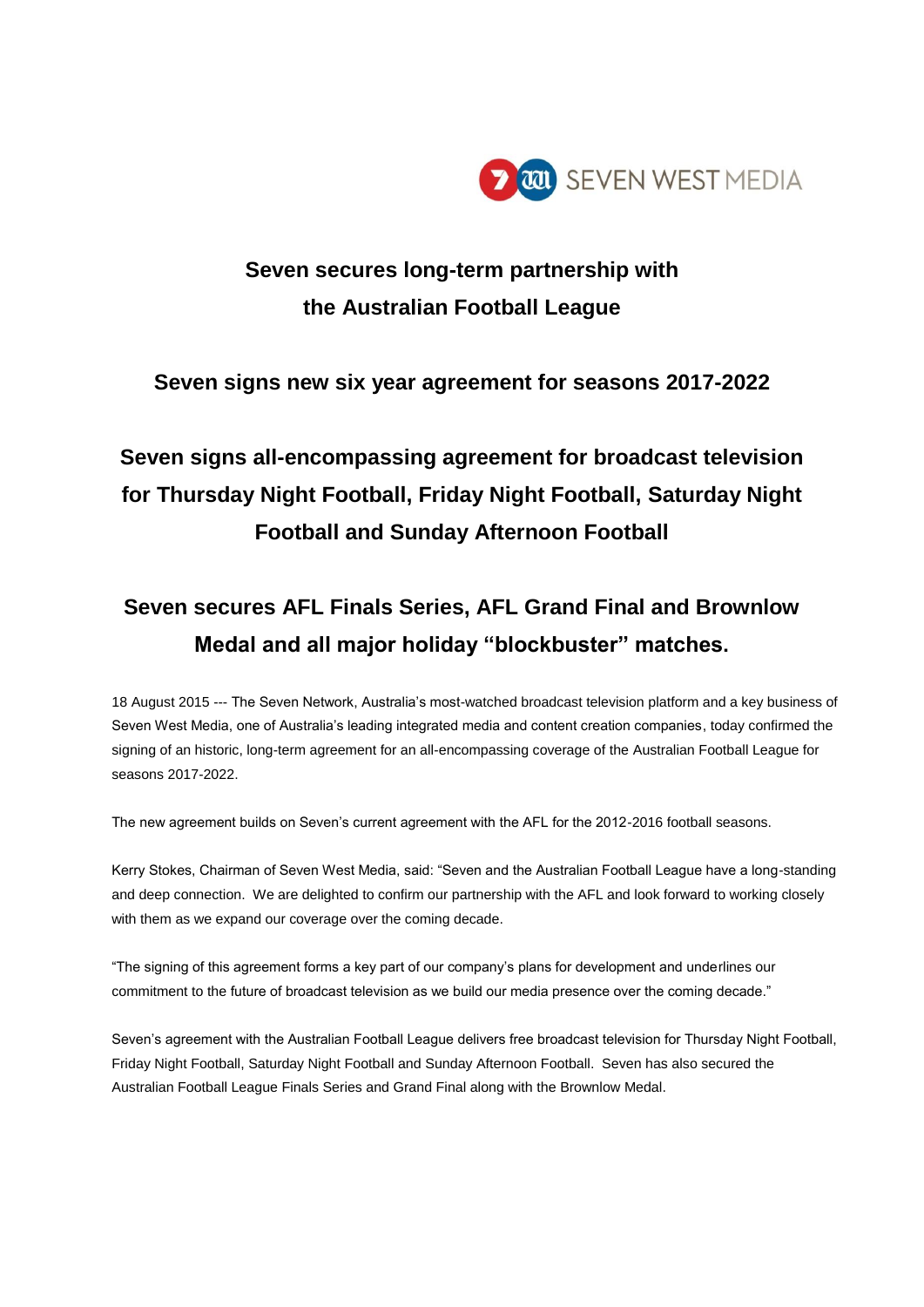Tim Worner, CEO of Seven West Media, added: "We are delighted to extend our partnership with the Australian Football League. The AFL is the biggest football code.

"The new agreement for the 2017-2022 seasons make strong business and financial sense for us. It forms a key part of our plans for the future and will be a significant platform for Seven as we build on our leadership in broadcast television and the delivery of audiences, and build new businesses which will drive our future as Australia's leading integrated media and communications business. The media landscape is changing. Our agreement with the AFL is a cornerstone of our plans to lead that change in Australia."

#### **About Seven Network**

Seven is Australia's most-watched broadcast television platform. The network is expanding its presence in media, driving its leadership in the creation of content and delivering that content anywhere, anytime to the biggest audiences. The company is expanding its presence in the further delivery of its video and publishing content beyond its three digital broadcast channels and across an array of platforms, including Hybrid Broadband Broadcast Television. Seven is also expanding into SVOD with Presto, a joint venture with Foxtel in Australia.

Seven is now creating more content than at any time in its history and is expanding its presence in international content production with the formation of two new international production companies: 7Wonder and 7Beyond. These two new businesses underline a key part of its strategy for today and in the future: the expansion of our leadership in the production of content.

Seven is a key business of Seven West Media, Australia's leading multiple platform media company which has a market-leading presence in broadcast television, magazine and newspaper publishing and online. The company is the home of many of Australia's best performing media businesses – Seven, 7TWO and 7mate, Pacific Magazines, The West Australian and Yahoo!7, and the biggest content brands including My Kitchen Rules, House Rules, The X Factor, Home and Away, Sunrise, the Australian Football League, the Olympic Games, Better Homes and Gardens, marie claire, New Idea, Who, The West Australian, Presto and PLUS7.

#### **Seven delivers leadership in sports**

Today's new agreement with the Australian Football League confirms Seven's leadership in sports.

Seven is focused on delivering the biggest sports events to all Australians. Seven's long-term partnerships confirms the company's leadership in sports television with the network continuing to dramatically expand its coverage of major sports across its three digital broadcast television channels and accelerate coverage across online, IPTV, HbbTV (Hybrid TV), mobile and other emerging forms of content delivery.